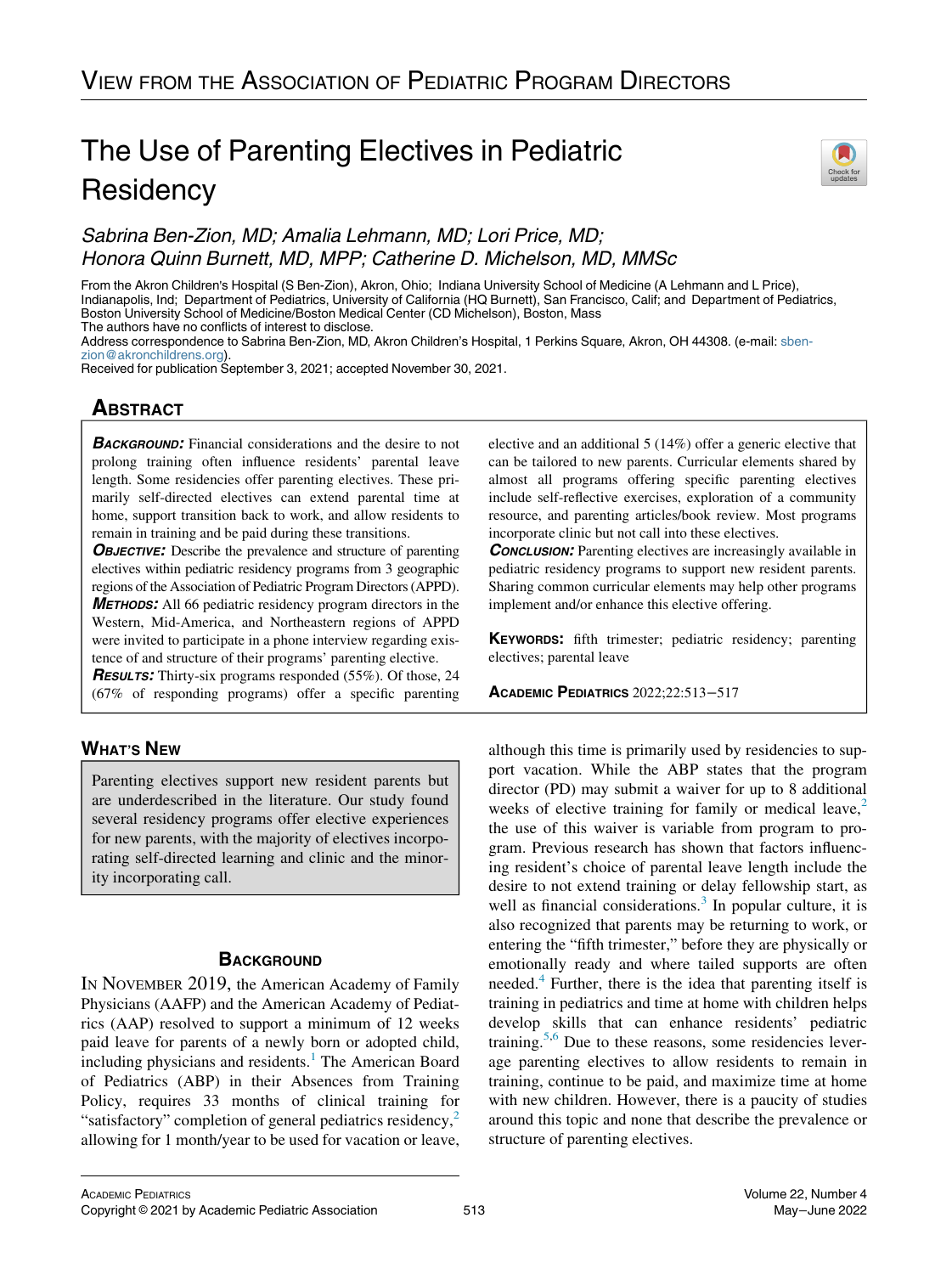We conducted a survey-based study assessing the number of pediatric residency programs in 3 regions of the Association of Pediatric Program Directors (APPD) that had a parenting elective and what curricular elements were included in the elective.

## **METHODS** METHODS

We conducted a cross-sectional survey of pediatric program directors in 3 of the 8 regions of the APPD (Northeast, Mid-America, and Western) from January 2020 to January 2021. These regions were chosen because they offered a diversity of geography, program size, and program type and allowed for a more focused group of programs to target in order to ensure an adequate response rate. Email invitations were sent to all the pediatric program directors in these regions inviting them to participate in a phone interview about their programs' parental leave policies and ways they help transition residents back to work. Phone interviews were conducted utilizing a prepiloted script and lasted approximately 30 minutes. Participants' answers were recorded by the interviewer in RedCap. Email reminders were sent to nonresponders giving them an option to participate in the phone interview or in a web-based survey in lieu of the phone interview (also through RedCap) in order to offer flexibility of completion, though only one program ultimately chose to respond using the web-based survey. The Institutional Review Boards of the represented institutions deemed this study exempt.

### **SURVEY CONTENT**

The phone interview script and survey were developed after literature search and iteratively revised after pilot testing with 3 current or former PDs at 3 institutions. The survey included 3 domains: presence or

| Table 1. Survey Responses |
|---------------------------|
|                           |

absence of a parenting elective, characteristics of a parenting elective if present, including who is allowed to participate and for how long, and finally, the curricular and clinical elements included. All questions were either multiple choice, choose all that apply, or openended. Participants were asked to share copies of their curriculum which were used for referencing to ensure accuracy of survey answers.

DATA ANALYSIS Statistical analysis was descriptive in nature, with calculation of frequencies and percentages for categorical response variables. Membership data were obtained from the APPD as well as publicly available residency program websites.

## **RESULTS**

The overall survey response rate was  $55\%$  (36/66) with the response rate varying by region [\(Table 1](#page-1-0)).

Twenty-four out of the 36 responding programs (67%) endorsed the presence of a specific parenting elective. Five programs (14%) did not have a specific parenting elective but offered an elective that could be tailored to new parents. Among programs with a specific parenting elective, 12 (50%) have been offering the elective for ≤5 years, and of these 12, 6 have been offering the elective for 1 year or less. In 55% of programs (12/22 with 2 programs not responding to this question), nonparents have also participated in the elective. Curricular elements shared by  $\geq 90\%$  of programs with a specific parenting elective included self-reflective exercises, parenting book review, reading parenting-based articles, and exploring a community resource ([Figure\)](#page-2-0). Most programs required clinic time during the elective but not call. Common curricular resources utilized, based on review of available programs' curriculums, are listed in [Table 2](#page-3-1).

<span id="page-1-0"></span>

|                                               | Total Number of    |            |                             |
|-----------------------------------------------|--------------------|------------|-----------------------------|
|                                               | Programs in Region | n          | Percent                     |
| Total                                         | 66                 | 36         | 55                          |
| Northeast                                     | 12                 | 8          | 67                          |
| Mid-America                                   | 25                 | 17         | 68                          |
| Western                                       | 29                 | 11         | 38                          |
| Does your program offer a Parenting elective? | Yes                | No         | Not officially but elective |
| $(n = 36)$                                    | $n (\%)$           | n (%)      | can be tailored<br>$n (\%)$ |
|                                               | 24 (67%)           | 7 (19%)    | 5(14%)                      |
| How long has your program been offering       | $\leq 5y$          | $\geq 5$ y |                             |
| elective? ( $n = 23$ )                        | n (%)              | n (%)      |                             |
|                                               | 12 (52%)           | 11 (48%)   |                             |
| Has anyone taken the elective who was not     | Yes                | No         | Unsure                      |
| expecting or a new parent? ( $n = 22$ )       | $n (\%)$           | $n (\%)$   | n (%)                       |
|                                               | 12 (55%)           | 10 (45%)   | $0(0\%)$                    |
| How long is the elective? ( $n = 23$ )        | 2 wk               | 4 wk       | Other                       |
|                                               | $n (\%)$           | n (%)      | $n (\%)$                    |
|                                               | 1(4%)              | 18 (78%)   | 4 (17%)                     |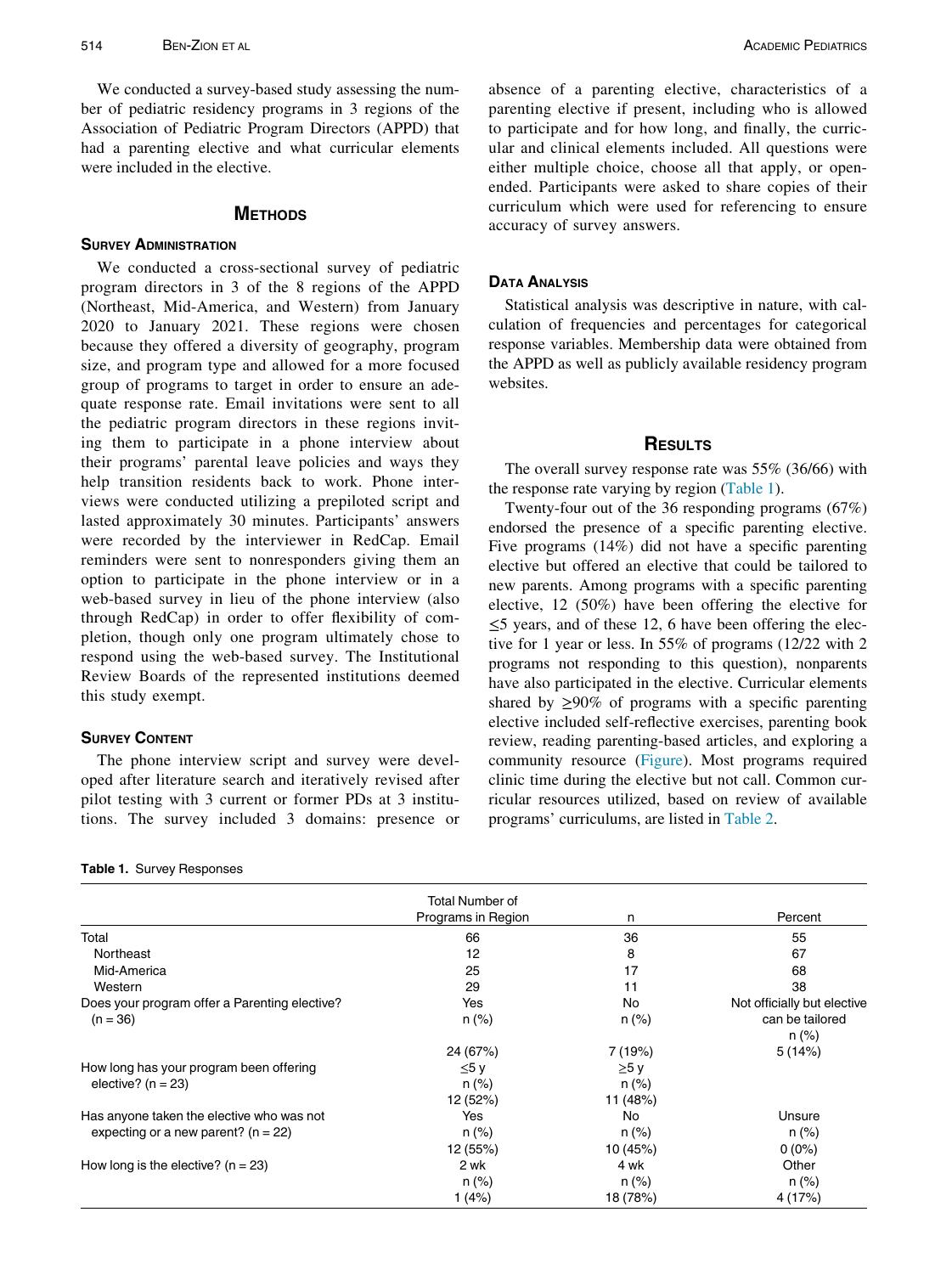<span id="page-2-0"></span>

**Curricular Elements Utilized in Parenting Electives** 

Figure. Curricular elements utilized in parenting electives.

In our study, we found there was an increasing number of programs in the Northeast, Mid-American, and Western regions of the APPD offering parenting electives. These electives allow residents to maximize time at home with a new child after leave while remaining in training and getting paid. Several studies have shown longer parental leaves result in benefits to maternal and infant health, including increased duration of breastfeeding.[7](#page-4-5)[,8](#page-4-6)[,9](#page-4-7) Residents, and in particular, new resident parents, often take shorter medical leaves than what the family medical leave act (FMLA) allows or what is recommended by the American Academy of Pediatrics (AAP). The multicenter study by Stack et al showed that the median maternity leave length was 7 weeks with more residents taking 6 weeks of leave.<sup>[3](#page-4-1)</sup> In the study by Cree-Green et al, mothers, and partners who had the opportunity to take a structured neonatal elective significantly increased time at home after becoming a parent compared to times prior to imple-mentation of the elective.<sup>[10](#page-4-8)</sup> While parenting electives do not increase parental leave, the increased time at home involved in independent study can help facilitate transition back to work, breastfeeding, and parental bonding. In the recent study by Wilder et al, residents appreciated having the option of a parenting elective

which allowed them to leverage "learning about newborn care and child development from one's own child".<sup>[6](#page-4-4)</sup>

In our study, the curricular elements most utilized in parenting electives included self-reflective exercises, parenting book reviews, reading parenting-based articles, and exploring a community resource. Many programs offer the resident a list of approved activities to choose from to further increase flexibility and promote self-directed learning. Self-reflective exercises (example: writing an essay about how parenthood has changed them or what it is like to be a patient instead of a provider) have been shown to increase humanization in medicine.<sup>[11](#page-4-9)</sup> Reading a parenting book and writing a review and reading parenting-based articles also have the potential to help residents learn parenting advice not formally covered in residency. Exploring a community resource, such as getting a car seat inspected or going to a breastfeeding support group, helps residents learn about their local community, augmenting their skills both as a parent and referring pediatrician. Similar to community pediatric electives, these experiences are valuable as it has been shown that pediatricians exposed to the community during residency report greater participation in community activities later.<sup>[12](#page-4-10)</sup> While a slight majority of programs in our study have had nonparents participate in parenting electives, given the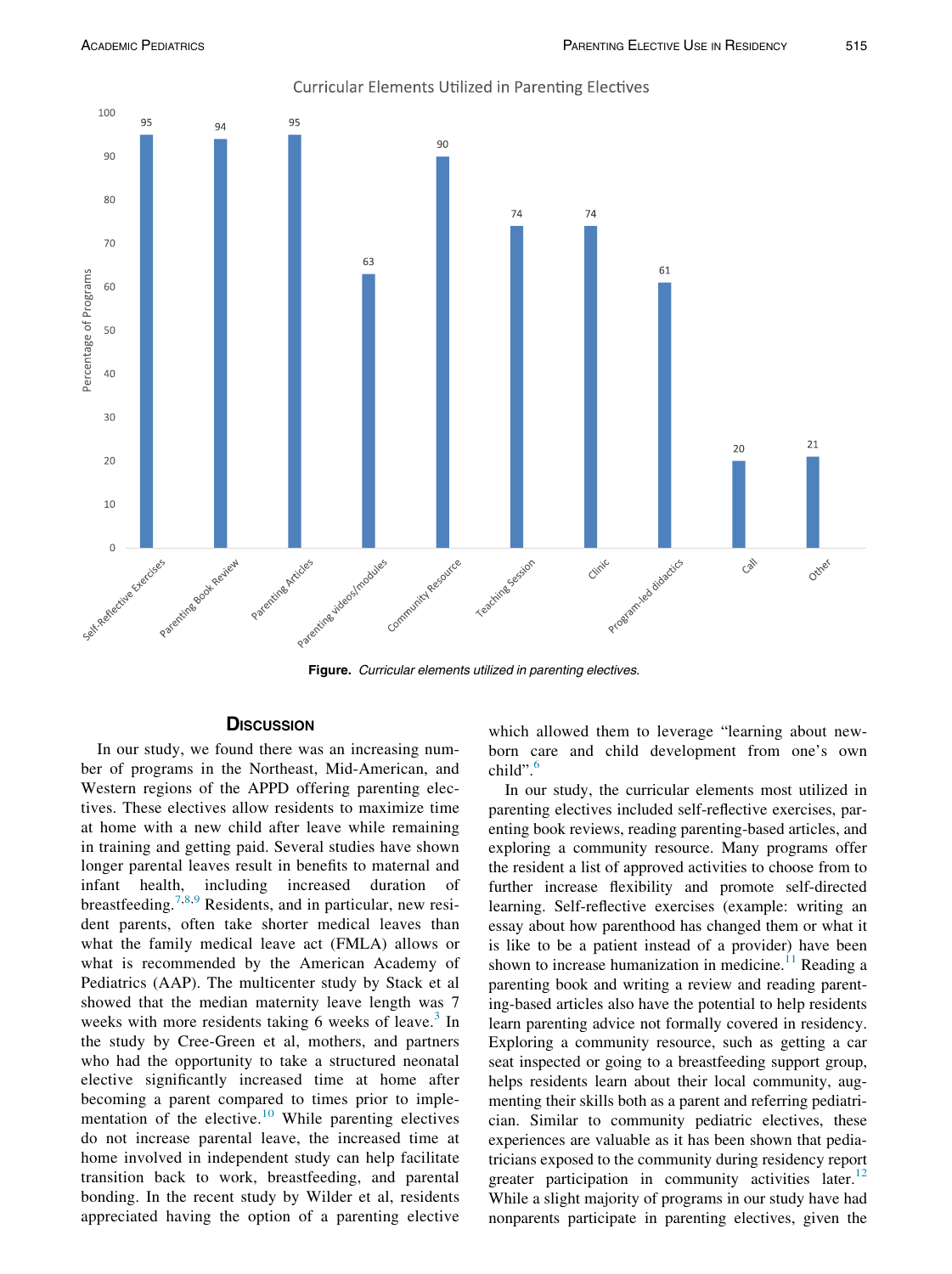### <span id="page-3-1"></span>Table 2. Curricular Resources

| <b>Books</b>            |                                                                                                              |  |
|-------------------------|--------------------------------------------------------------------------------------------------------------|--|
| General                 | Heading Home with Your Newborn-<br>Jana&Shu<br>What to Expect the First Year-Murkoff                         |  |
|                         | Mommy Calls-Altmann                                                                                          |  |
|                         | The Baby Book-Sears                                                                                          |  |
| Breastfeeding           | The Breastfeeding Book-Sears<br>New Mother's Guide to Breastfeeding-                                         |  |
|                         | Meek                                                                                                         |  |
| Sleep                   | The No-Cry Sleep Solution-Pantley<br>Sleeping Through the Night-Mindell<br>Healthy Sleep Habits, Happy Baby- |  |
|                         | Weissbluth                                                                                                   |  |
| Discipline              | 1-2-3 Magic-Phelan                                                                                           |  |
|                         | Raising Your Spirited Child-Kurcinka<br>Discipline that Lasts a Lifetime-Guarendi                            |  |
| Dads                    | New Father: A Dad's Guide to the First<br>Year-Brott                                                         |  |
|                         | Dad to Dad: Parenting Like a Pro-Hill                                                                        |  |
| Vaccines                | The Vaccine Book-Sears                                                                                       |  |
| Prematurity             | The Premature Baby Book-Sears<br>Preemies: The Essential Guide for Parents                                   |  |
|                         | of Premature Babies-Linden                                                                                   |  |
| Others                  | Happiest Baby on The Block-Karp<br>Babies with Down Syndrome-Skallerup                                       |  |
|                         | Siblings Without Rivalry-Faber & Mazlish                                                                     |  |
|                         | The Fifth Trimester-Brody                                                                                    |  |
| Articles                |                                                                                                              |  |
| Parenting in            | The Impact of Parental Leave on Extend-                                                                      |  |
| Residency               | ing Training-Mayo Clin Proc 2006                                                                             |  |
|                         | Female Physicians: Balancing Career and<br>Family-Acad Psychiatry 2004                                       |  |
|                         | Juggling Work and Breastfeeding- Pediat-<br>rics, 2009                                                       |  |
|                         | A Mother's Gold-JAMA, 2021                                                                                   |  |
| Postpartum              | Warning Signs of Health Problems After<br>Birth-March of Dimes website                                       |  |
|                         | Overview of the Postdelivery (Postpartum)<br>Period-Merck Manuals website                                    |  |
|                         | Lost Mothers: Maternal Mortality in the U.                                                                   |  |
|                         | S.-NPR News website                                                                                          |  |
| Colic                   | Colic-Peds in Review, 2012<br>When Your Baby Won't Stop Crying-Help-                                         |  |
|                         | Guide website                                                                                                |  |
|                         | Managing Infants Who Cry Excessively in                                                                      |  |
|                         | the First Few Months of Life-BMJ 2011                                                                        |  |
| Feeding/Solids          | Starting Solid Foods-Healthychildren.org<br>Baby-Led Weaning-Parents.com                                     |  |
| Circumcision            | <b>Circumcision Policy Statement-Pediatrics</b>                                                              |  |
|                         | September 2012                                                                                               |  |
| Videos/Modules/Websites |                                                                                                              |  |
| Videos                  | Happiest Baby on the Block                                                                                   |  |
|                         | Birth and Beyond app-Gobal Health Media                                                                      |  |
| Modules                 | FirstDroplets.com-Stanford Medicine<br>Yale curriculum-Fatherhood, Colic, Breast-                            |  |
|                         | feeding, Formula Feeding, Attachment                                                                         |  |
|                         | Mt. Sinai Parenting Curriculum                                                                               |  |
|                         | <b>AAP Prepared Presentations</b>                                                                            |  |
|                         | American Academy of Dermatology-birth-<br>marks and newborn skin disease                                     |  |
| Websites                | Dr. Milk                                                                                                     |  |
|                         | MomMD                                                                                                        |  |
|                         | <b>CDC-Developmental Milestones</b>                                                                          |  |
|                         | Pathways.org                                                                                                 |  |

potential benefits of this type of elective in enhancing pediatric training, this could be a future area of discussion and study.

Finally, it was interesting to note that most programs included clinical responsibilities during the parenting elective, although most did this by including clinic time and not call. This approach makes sense as programs consider how best to use these electives to support a thoughtful return to work approach, including helping residents manage the often concurrent challenges of finding childcare services and lactation facilities, before having to return to busier clinical services. In a similar way, the Stanford Emergency Medicine Department created a specific return-to-work policy for new resident parents in 2017 which included no overnight shifts, no sick call, and no more than 3 shifts in a row to help smooth the transition back to clinical duties. $13$  As employers and residencies wrestle with how to best support new parents returning to work in the fifth trimester, these electives offer an intentional space for innovation and supports.

This study answers the call recently laid out in the article by Pitt and Klein to "disseminate replicable approaches to address the challenges common to parent trainees."<sup>[5](#page-4-3)</sup> We hope that disseminating this information will encourage programs who do not have a parenting elective to adopt one as well as to provide commonly utilized curricular resources.

Our study has limitations including possible sampling bias from PDs who were more likely to respond if they personally knew the investigator(s). There could have also been response bias by PDs who were overall more interested in the topic or who already had certain policies and/or electives in place. While a priori sampling bias could be argued, the 3 regions are diverse not only geographically but by type and size of program. Finally, the study is limited by outcomes reported by program directors, who oversee but do not experience these electives. Future areas of study should examine the experience and perceived value of these electives and curricular activities from the perspective of trainees as well as the utilization and impact of these electives on overall leave outcomes.

Parenting electives can be a useful curricular offering for new resident parents both in their transition back to the workforce and in enhancing their pediatric training. Sharing commonly used curricular elements can help programs implement or enhance this important elective.

### **ACKNOWLEDGMENTS** Action of the state of the state of the state of the state of the state of the state of the state of the state of the state of the state of the state of the state of the state of the state of the state of the state of the

This project was unfunded.

<span id="page-3-0"></span>REFERENCES 1. Resolution #99T 2020 Annual Leadership Forum TITLE: Paid Parental Leave and Mother/Baby-Friendly Workplaces Sponsored By: Section on Neonatal-Perinatal Medicine, Council on Community Pediatrics.